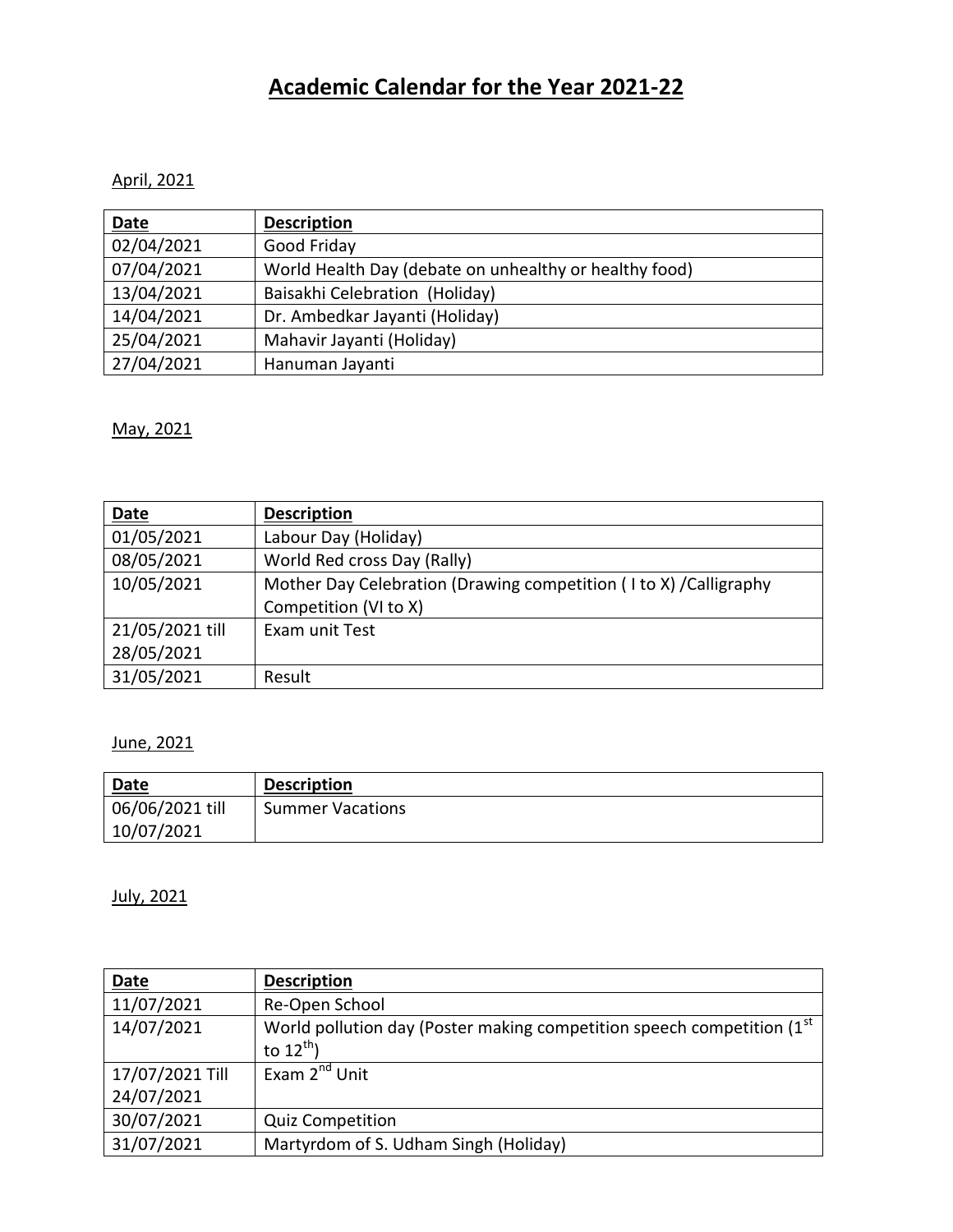## August, 2021

| <b>Date</b> | <b>Description</b>                             |
|-------------|------------------------------------------------|
| 14/08/2021  | Speech of Independence (Patriotic Competition) |
| 15/08/2021  | Independence Day (Holiday)                     |
| 22/08/2021  | Raksha Bandhan (Holiday)                       |
| 29/08/2021  | National Sports Day (Race Competition)         |
| 30/08/2021  | Janmashtam (Holiday)                           |
| 31/08/2021  | Parkash Utsav Shri Guru Granth Sahib (Holiday) |

## September, 2021

| <b>Date</b>     | <b>Description</b>                                  |
|-----------------|-----------------------------------------------------|
| 05/09/2021      | Teacher's day celebration (card making competition) |
| 14/09/2021 Till | Mid Term exam                                       |
| 29/09/2021      |                                                     |

## October, 2021

| Date       | <b>Description</b>                                    |
|------------|-------------------------------------------------------|
| 02/10/2021 | Gandhi Jayanti (Holiday)                              |
| 03/10/2021 | Interhouse Games Competition (1 to 12 <sup>th</sup> ) |
| 17/10/2021 | Maharaja Agrasen Jayanti                              |
| 15/10/2021 | Dusshera (Holiday)                                    |
| 20/10/2021 | Balmik Jayanti                                        |

#### November, 2021

| Date            | <b>Description</b>         |
|-----------------|----------------------------|
| 03/11/2021      | Diwali Celebration         |
| 04/11/2021      | Diwali Holiday             |
| 19/11/2021      | <b>Guru Nanak Birthday</b> |
| 20/11/2021 Till | Exams 3 <sup>rd</sup> Unit |
| 29/11/2021      |                            |

## December, 2021

| Date            | <b>Description</b>              |
|-----------------|---------------------------------|
| 12/12/2021      | Cooking Competition without Gas |
| 24/12/2021      | Drama Competition/ Role Play    |
| 25/12/2021 Till | <b>Winter Vacations</b>         |
| 02/01/2022      |                                 |